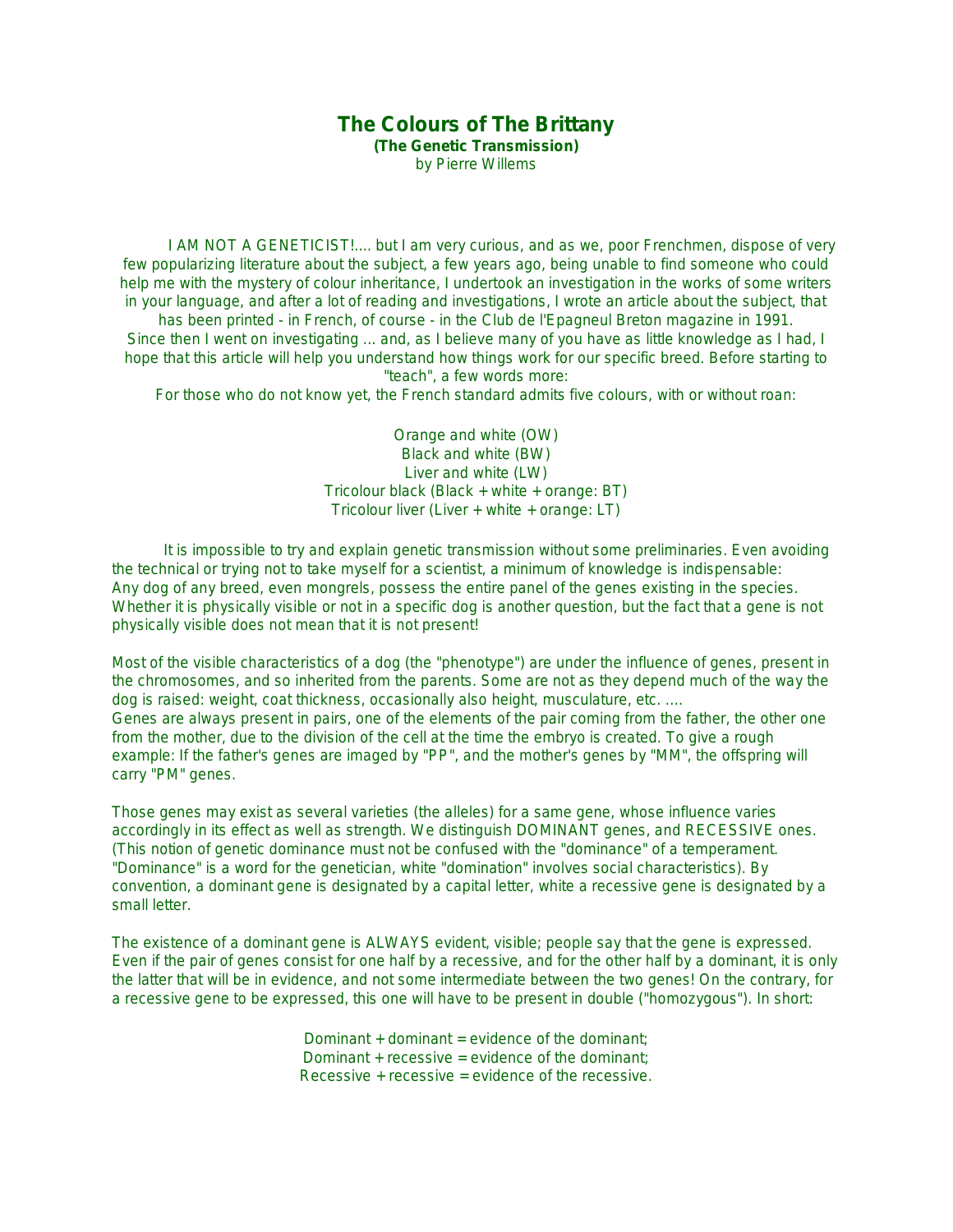#### 1. THE "B" GENE (the Black series)

 This is the gene that gives the black colour, and also the liver one! Both colours are due to the same pigment (eumelanin) and the size of its particles determines whether it is seen as black or liver. The gene for black is designated by "B" (=dominant), while the one for liver is designated by "b" (=recessive). If we have parents ... father=BB (=black) ... mother = bb (=liver), all their offspring will be uniformly "Bb".

As we explained above, the dominant gene masks the expression of the recessive, so this first generation offspring will be uniformly black, all the puppies carrying a "Bb" gene sequence. If we mated the first generation pups to each other, the offspring in this second generation would each show one of these combinations:

> $Bb + Bb = BB$  which is black (homozygous)  $Bb + Bb = Bb$  which is black too (heterozygous)  $Bb + Bb =$  equivalent to the above line  $Bb + Bb = bb$  which is liver (homozygous)

 BB and Bb are "phenotypes" (physically black but there is no guarantee of the genetic combination), while "bb" is a "genotype" (liver is ALWAYS and ONLY of "bb" type).

Also it should be noted that, statistically, a mating as above (Bb+Bb) will produce 75% black coated offspring, and 25% liver. However, on a small amount of offspring, it may not be true, of course! (For another characteristic - tricolour - when I bred together a dog and a bitch both carrying the tri gene, I had to wait until their third liter to obtain tri-colours!)

Hard to understand? Sorry, but if you did not follow, please read again, otherwise the next steps will be unintelligible.

## 2. THE "A" GENE (the Agouti series)

 There are several forms of this gene, several "alleles", but we are fortunate in that our breed only involves two of them: "As" and "at". (Although one expert thinks there is a possibility for a third allele for "A" in the brittany. Despite my investigations, I could not find any evidence of this theory, while my conclusions appeared to be correct, after a check on about 500 brittanys!)

 "As" which is dominant, gives solid colours, while "at", which is recessive, involves the "tan point" that gives the ticking at the end of the legs, around the anus, on the eyebrows, and on the cheeks. In short, it qualifies our tricolour dogs, while the "As" gene concerns the non-tri's. As seen before, the combination of the two genes give:

> $As + As = ASAS = plain colour (homozygous)$  $As + at = Asat = plain colour (heterozygous)$  $at + at = atat = tricolour (homozygous)$

Depending what the "B" gene allows, we will obtain:  $BB/AsAs = black$ 

```
Bb/AsAs = blackbh/AsAs = liverBB/Asat = blackbb/Asat = liverBB/atat = black tricolourBb/atat = black tricolourbb/atat = liver tricolour
```
#### 3. THE "E" GENE (the Extension series)

It is the gene that permits orange (the true name being "fawn"). Or, more exactly, the "E"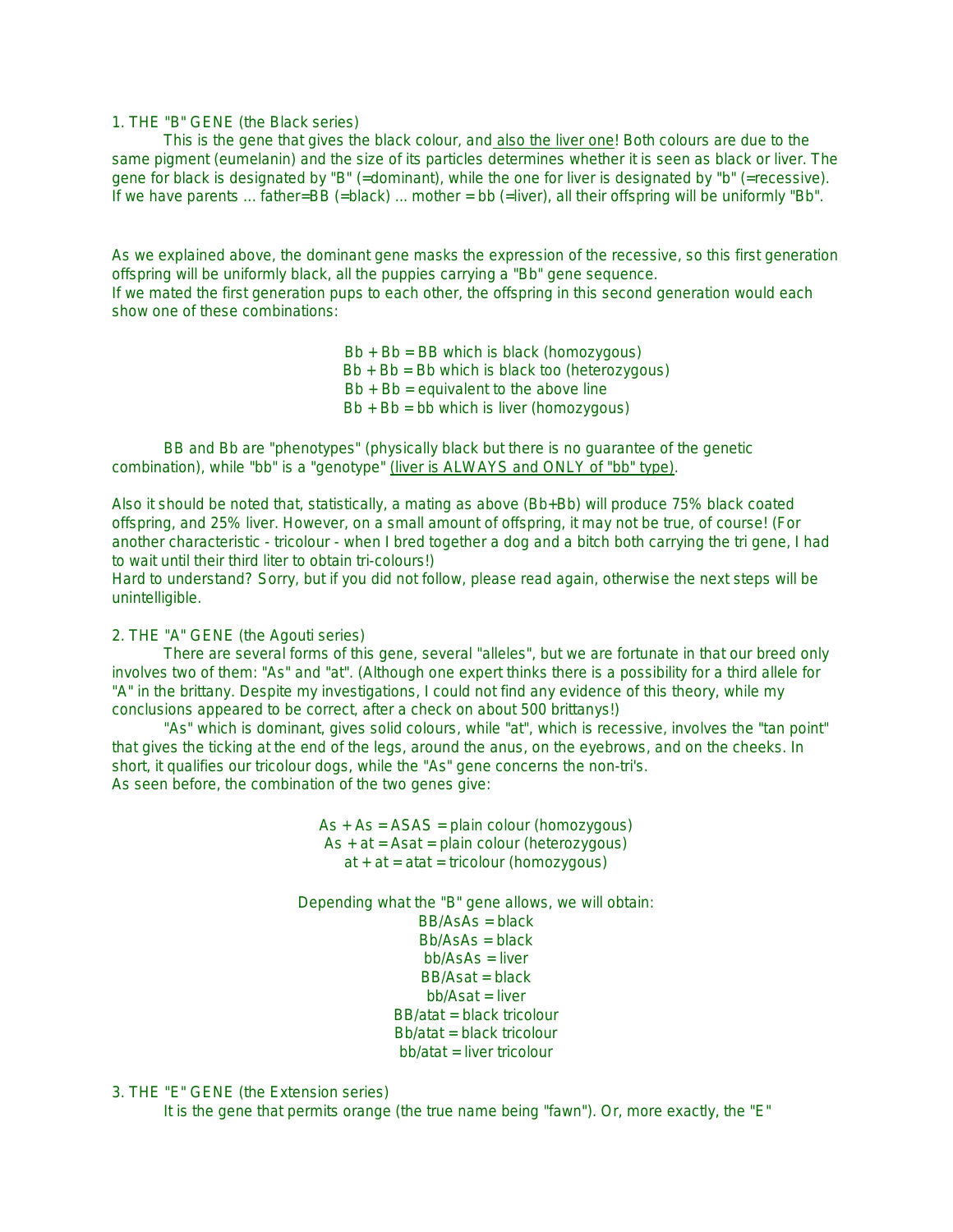(dominant) allows the other genes in the "B" series to express themselves.

The heterozygous recessive form "ee" FORBIDS the evidence of the black (B-) or the liver (bb) ...The "ee" form is called "epistatic" to "B".

 So, an orange and white brittany is ALWAYS a carrier of "ee", regardless of what he may hide on the "B" or "A" gene!! ... and so, it is obvious that a mating involving two OW dogs will only produce OW offspring. On the reverse "other colours" will give a variety of colour, as very often, they carry a heterozygous "E" gene.

 If your "other colours" both present an "Ee" structure, they will give you "ee" (=OW) offspring as well as "EE" or "Ee" (=BW or LW or Tris)... and, similarly, if mating an OW to any "other colour", provided the later is not homozygous for "EE", as this would allow BW and LW but FORBID OW!

# **THE COATS OF THE BRITTANYS**

 We know enough now to put our dogs' coats in codes, thus allowing us to extrapolate what colour possibilities any mating will offer:

 The minimum formulae are as follows: ("-" is conventionally used to denote that the gene is undetermined)

|                        | "B" gene  | "A" gene | "E" gene |
|------------------------|-----------|----------|----------|
| Orange and white       | ۰         | ۰        | ee       |
| <b>Black and white</b> | <b>B-</b> | As-      | Е-       |
| Liver and white        | bb        | As-      | Е-       |
| <b>Black tricolour</b> | <b>B-</b> | atat     | Е-       |
| Liver tricolour        | bb        | atat     | F-       |

And it gives the following panel:

| <b>FATHER:</b> |           | <b>OW</b>        | <b>BW</b>        | LW               | ВT               | LT                         |
|----------------|-----------|------------------|------------------|------------------|------------------|----------------------------|
| M              | <b>OW</b> | <b>OW</b>        | <b>ANY COLOR</b> | <b>ANY COLOR</b> | <b>ANY COLOR</b> | <b>ANY</b><br><b>COLOR</b> |
| $\circ$        | <b>BW</b> | <b>ANY COLOR</b> | <b>ANY COLOR</b> | <b>ANY COLOR</b> | <b>ANY COLOR</b> | <b>ANY</b><br><b>COLOR</b> |
| т              | LW        | <b>ANY COLOR</b> | <b>ANY COLOR</b> | O/W, L/W, LT     | <b>ANY COLOR</b> | O/W.<br>L/W, LT            |
| Н              | ВT        | <b>ANY COLOR</b> | <b>ANY COLOR</b> | <b>ANY COLOR</b> | O/W, BT, LT      | O/W.<br>BT, LT             |
| Ε              | LT        | <b>ANY COLOR</b> | <b>ANY COLOR</b> | O/W, L/W, LT     | O/W, BT, LT      | O/W,<br>LT                 |
| $\mathsf{R}$   |           |                  |                  |                  |                  |                            |

#### 4. WHITE, THE "S" GENE (the Spotting series)

 The white in the coat is not easy to understand, as our eye, and subsequently our brain, has the reflex to "read" a combination of a colour and white as COLOUR ON WHITE, may be due to the fact that we are used to writing with dark ink on white paper!?

Well, our dogs are not "white + something", but "something + white".

 Do not forget that the original colour of the "wild" dog was fawn, and it is only due to mutations along the centuries that black appeared, and then white .

Consequently, the existence or the absence of white IS NOT BOUNDED TO THE SURFACE OF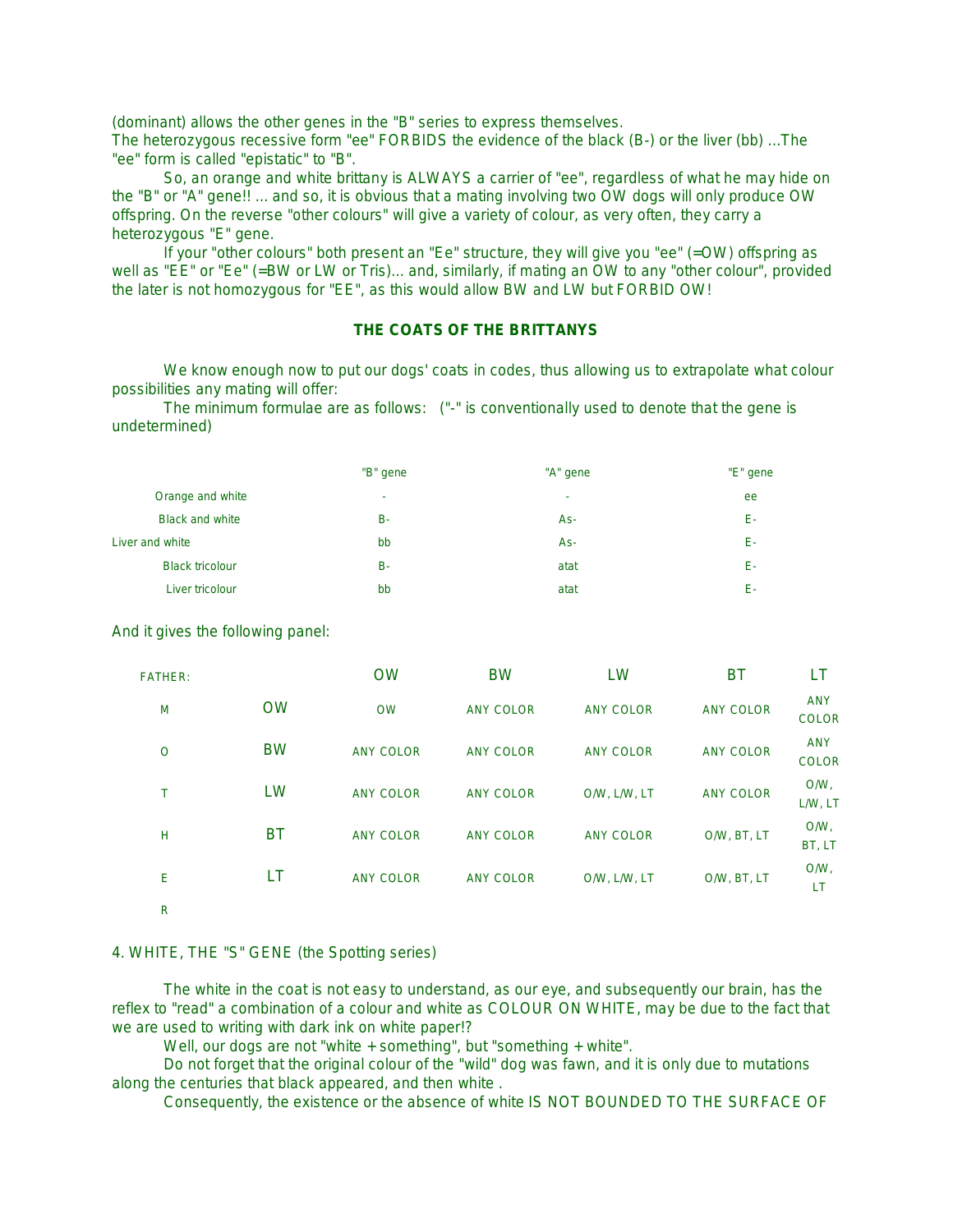THE COLOUR! Contrary to what happens in painting, white is not an element of a palette that can be mixed according to wish, and so accentuating or reducing the pigmentation. That part of white appearing on the coat of brittanys is dependent on a gene known as "S" (for spotting) - or "s" for the recessive alleles.

These genes can be present under four declensions:

"S+" giving a coat almost entirely colored, nearly without any white (e.g. Labrador, Gordon setter). "si" the "Irish" spotting (because of the origin of the rats who were used for the study, and not because of the Irish setter!).

"sp" (p = piebald) giving a coat with irregular spotting or ticking (e.g. cocker, English setter). "sw" (w = white) concerns coats almost completely white, with "invading" white spotting (e.g. Westie, Pyrenean Mountain, Dogo Argentina).

Roy Robinson, a geneticist of great reputation, classifies the different types of spotting in ten grades as below:



"S+" (not shown) corresponds to "0 white" with 100% coloured, "1" to "3" corresponds to "si" "3" to "9" corresponding to "sp" "9" and "10" being "sw".

Remember that, in what is written above, white areas are considered in opposition to coloured areas, disregarding any ticking, flecking, or roan, which are under the influence of another gene that we will explain later on.

 As you will notice, the coats showing white all depend on recessive genes...which means that, to be expressed, the are supposed to exist in an homozygous form!...and so, if you want to breed dogs with a lot of white, you will have to "extract" the combination "spsp" from the parent's genes.

 But here we have two problems to face. As the standard of the brittany allows it since it exists, all this gene capital has been mixed up along the generations, and, as the domination between the recessive gene - though being in the order listed (i.e.: S+ - si - sp - sw) - is very incomplete, there is no "mathematical" way to obtain a given result.

But one thing is sure: the genes "S+" and "sw" do not exist in our breed. Being dominant, the presence of S+ would be evident in the first generation, while "swsw" implicates white spots on the ears, eyes in a white area, such characteristics which are FORBIDDEN by the standard, and so they do not allow brittanys in France to be confirmed. (In France, confirmation by a breed expert is compulsory to obtain the registration of a pedigree), and so this gene should be expelled from our breed since the very beginning